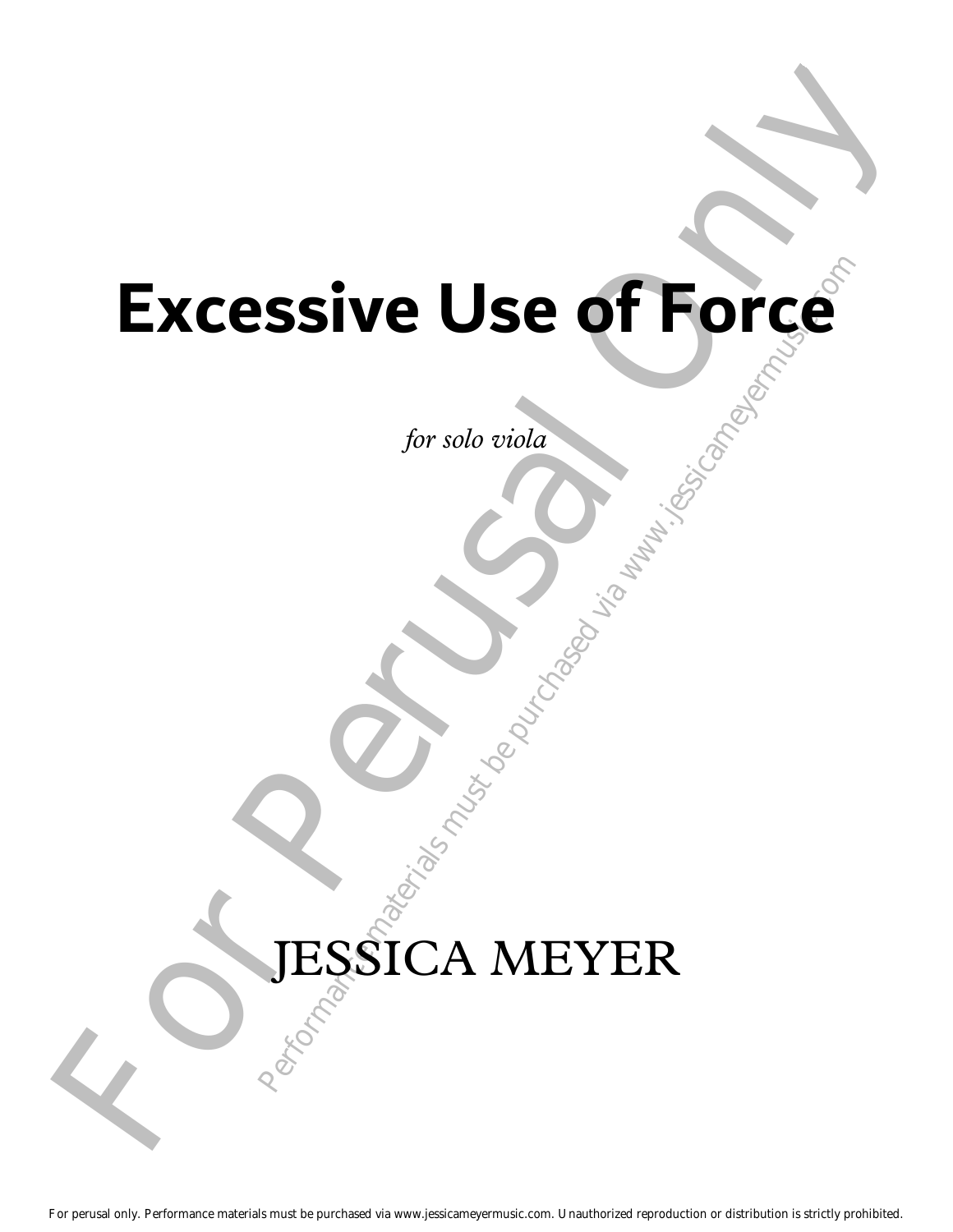## **Excessive Use of Force**

### *for solo viola*

### **3'30"**

Between May 26th and June 4th, 2020 there was an unbelievable amount of inarguable video footage that featured excessive use of force by police officers of various departments.

All of the victims were unarmed. There were many more during this particular week and previous, and many have been about centered around race and/or sexual orientation.

These are just a few:

### **May 25th**

Derek Chauvin in Minneapolis - a cop who had at least 17 prior complaints of misconduct on the force - kneeled down on the neck of George Floyd for over 8 minutes. The video included Floyd saying "I can't breathe" over and over again until he was unconscious, and the incident caused his death.

### **May 29th**

After asking "why?", a petite woman was shoved so hard by an NYPD officer in Brooklyn that she was flung across the street and hit her head on the curb. She went into a seizure. There were many others that night around the Barclay Center, including a Senator who was pepper sprayed.

### **May 30th**

A 9 year-old girl in Seattle that was walking with her family to get home alongside a protest gets pepper sprayed in the face by a cop. Video shows her crying hysterically while bystanders run to pour milk over her.

### **May 31st**

Video surfaces of a woman in Indianapolis being arrested on the sidewalk and held from behind. Video shows her jerking free after the cop's hands graze her breasts. She is then beaten with a baton 6 times and sprayed with rubber bullets while another woman yells "Why her??" The other woman is then shoved hard to the ground and arrested by 4 male cops.

### **May 31st**

Video of a swarm of cops in Chicago surround a car with 2 women inside. They are violently dragged out by their hair and one kneels on a woman's neck for two minutes. They just arrived to go shopping.

### **June 1st**

There were many more during this particular week and provious, and mums have been about extered around the purchase of the purchase of the purchase of the purchase of the purchase of the purchase of the purchase of the pu EXCESSIVE USE OF FOTCE<br>
For such viola de singura de mais antes antes antes antes antes antes antes antes antes antes antes antes antes antes antes antes antes antes antes antes antes antes antes antes antes antes antes an D.C. Security officers (including Secret Service, military police, U. S. Park Police, District National Guard, and Virgina police), advance on peaceful demonstrators in Lafayette Square in order to clear the area in front of St. John's Church for a photo-op featuring Trump with a bible. They use smoke canisters, shields, pepper balls, and horses to force demonstrators from the park to H Street. In addition to the hurt protesters, The Australian government said it is investigating the videotaped assault of two Australian 7NEWS journalists by police while reporting on the protesters.

### **June 4th**

In Buffalo, New York, video taken by a reporter from a local public radio station on Friday showed police pushing a 75-year-old protester to the ground. The man was left bleeding out of his ears on the pavement as officers walked by.

It sickened me to watch these videos and try to explain to my 13 year-old son that this is the world we live in.

On the night of June 1st, while still in shock over Trump's "photo-op" incident, my husband and I watched a documentary on the legendary Woodstock Festival.

400,000 people descended on a farm in upstate NY 50 years ago for a weekend of concerts, love, and peace. New York Governor Nelson Rockefeller threatened to summon the National Guard, however a grassroots spirit of cooperation and collaboration between the hippies and the few police present resulted in an amazingly non-violent experience.

Imagine what would have happened if the National Guard was there.

On the last morning of the Festival, Jimi Hendrix wailed out a version of the "Star Spangled Banner" on his guitar, replete with sounds of the rockets and bombs that plagued the Vietnam war that everyone was sick of at the time.

"Excessive Use of Force" is my homage to that performance - only this time the quoted song is "My Country 'tis of Thee", and the sounds are that much more gritty to convey the ugliness of these current times.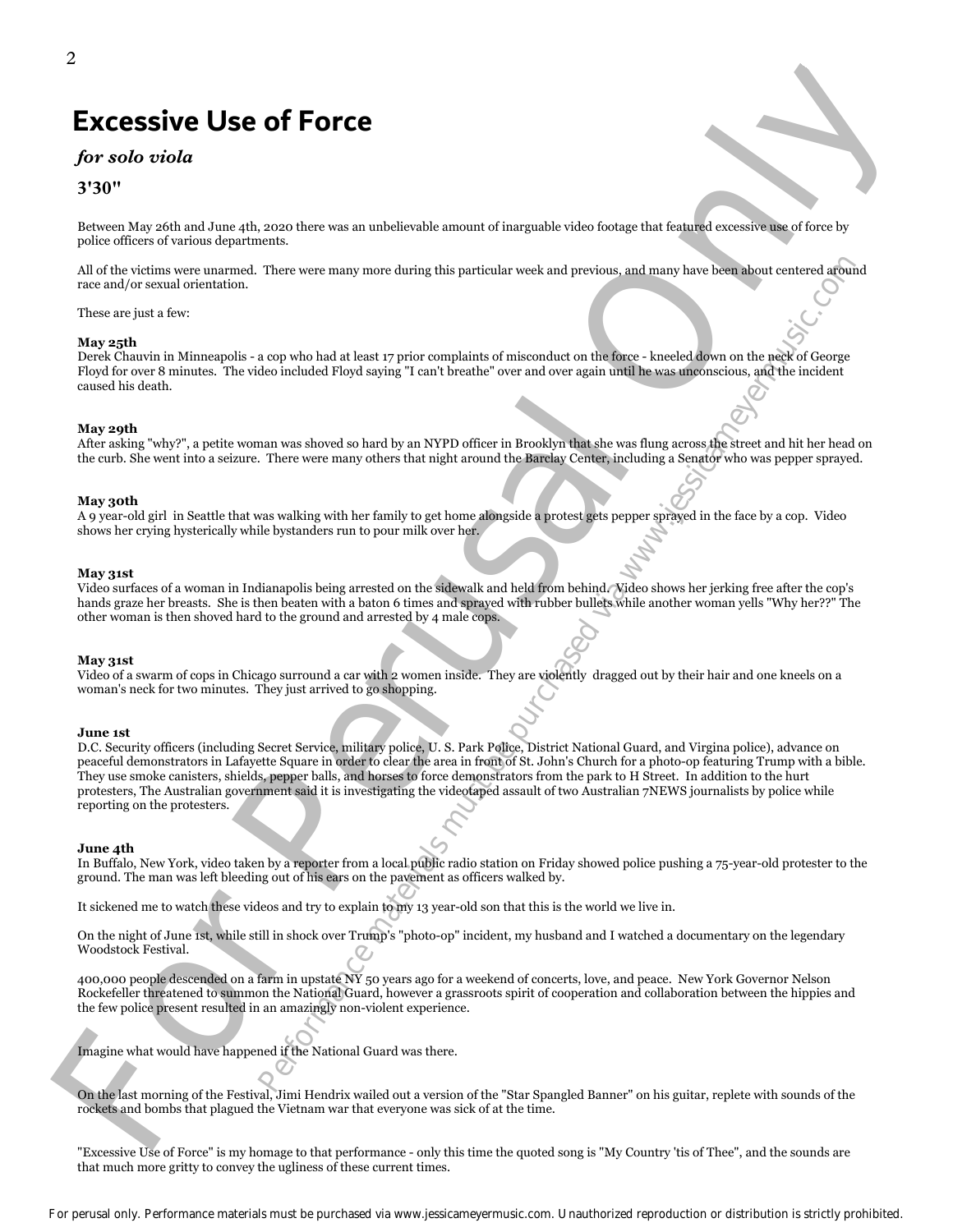

©2020 JMM Publishing (BMI). All rights reserved.

For perusal only. Performance materials must be purchased via www.jessicameyermusic.com. Unauthorized reproduction or distribution is strictly prohibited.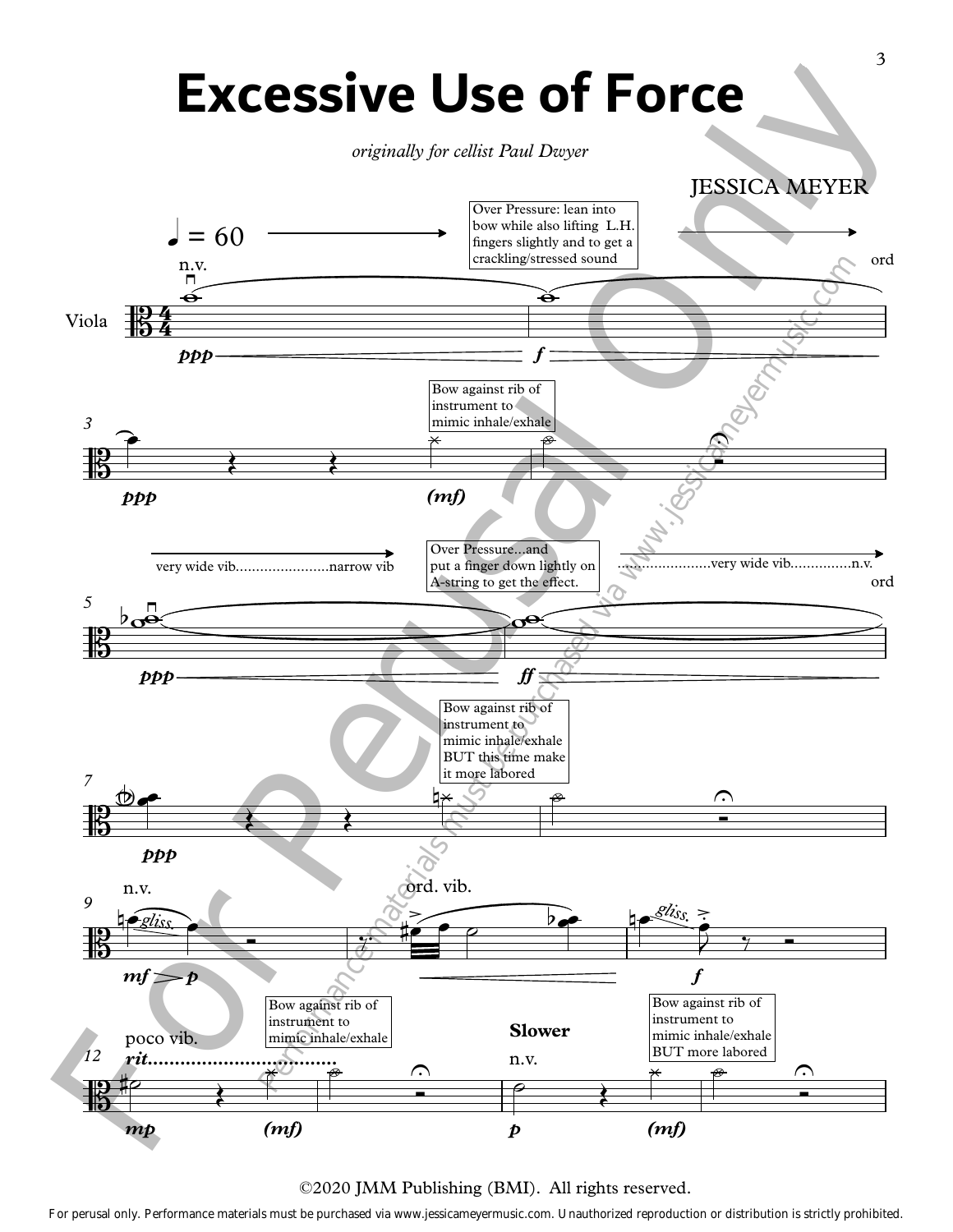

For perusal only. Performance materials must be purchased via www.jessicameyermusic.com. Unauthorized reproduction or distribution is strictly prohibited.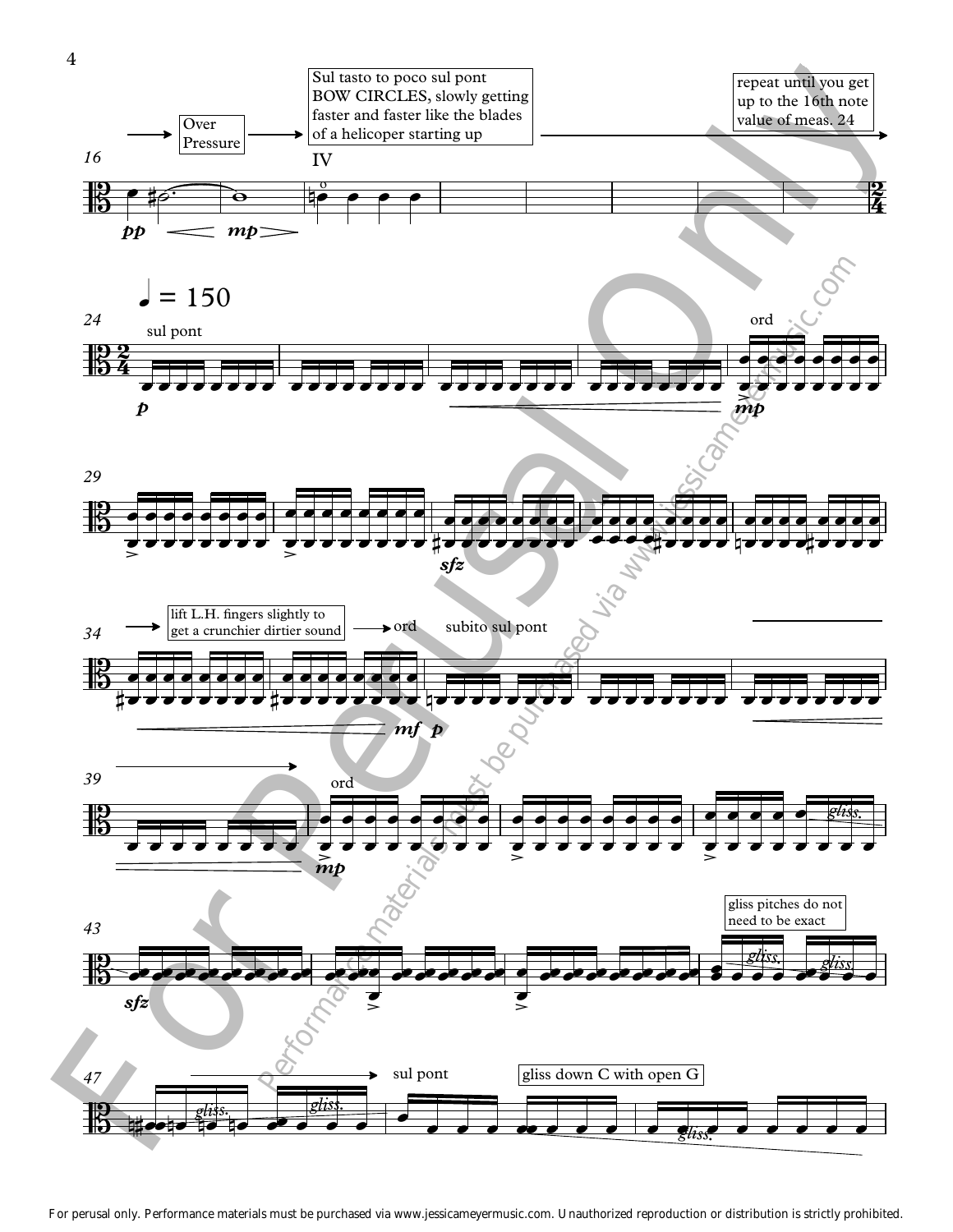

For perusal only. Performance materials must be purchased via www.jessicameyermusic.com. Unauthorized reproduction or distribution is strictly prohibited.